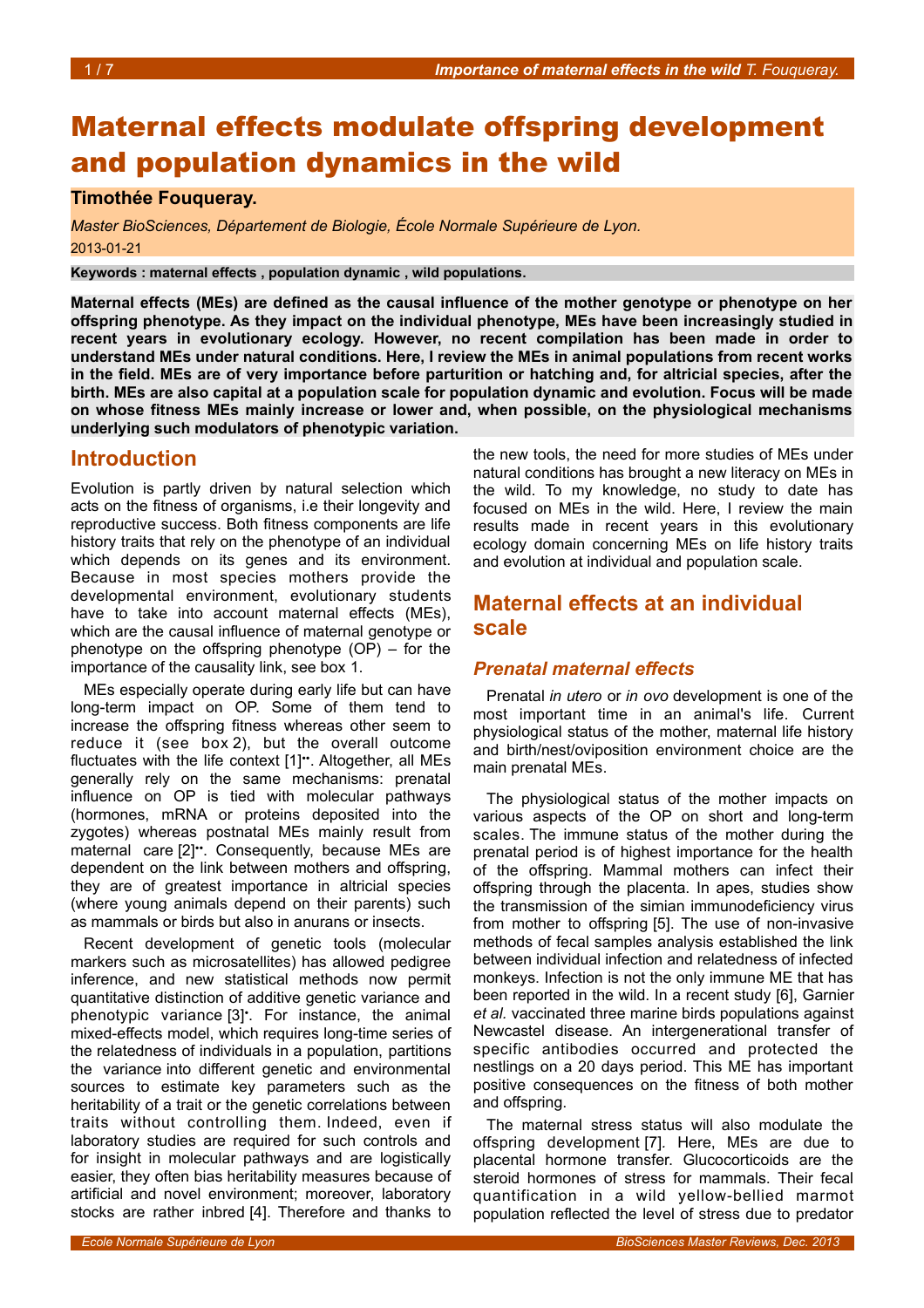#### 2 / 7 *Importance of maternal effects in the wild T. Fouqueray.*

<span id="page-1-0"></span>**Bo x 1. Causality links differentiate maternal effects** from confounding phenomena. (After Wolf & Wade  $[33]$ <sup>\*</sup>)

MEs used to be considered as non-genetic environmental effects biasing statistical analysis. Their *causal* influence on OP was not systematically taken into account, which led to confusions with maternal inheritance. Mitochondrial inheritance is one of these confounding processes, as are genomic imprinting processes.



**statistically leads to higher resemblance between offspring and mothers than with their fathers.** The absolute similarity of mothers and offspring cytoplasmic genotypes cannot be separated into different causal means within families. Yet, once the offspring cytoplasmic genotype is inherited and so do no longer depends on the mother, it is responsible of all its phenotypic variation. Cytoplasmic cross-fostering alone can highlight this intrinsic correlation between maternal and OP, but is almost impossible in most studied species. PN: pronuclei, in male and female gametes, N: nucleus, in the zygote.

pressure [7]. Older stressed mothers had smaller and female-biased litters and their sons were more likely to disperse, whereas younger unexperienced mothers displayed the opposite pattern: age-related MEs are correlated with an increase in maternal fitness.

Maternal life history also provides prenatal MEs. Among these MEs are age-related experience and senescence very important; social rank and previous gestations also play a role.

Maternal age is an easy parameter to survey in the wild and has been shown to be of great importance for O P [8]*.* According to the terminal investment hypothesis, older mothers should invest more in reproduction because their reduced remaining life diminishes their future reproductive potential. However, an other hypothesis assumes a decrease in reproductive success due to restrictive senescence [9]. In mammalian altricial species such as European rabbits, differences on pups body mass are due to maternal age [9]. Pups of medium-aged females had the highest growth rate, an effect which has been noticed in many small mammals species, since 1-year old mothers are often not fully-grown and might less

efficiently conserve their energy because of lower body mass, and senescence effects reduce lactational performance in older 5-years old mothers. Noteworthy, OP is more affected by the present state of the female than by her past: in mountain goats *Oreamnos americanus,* former weaning success neither influence current weaning success nor kid sex [10]*.* Hence, it is the *current* maternal state that really influences its OP.

Mothers are from far the main link between an embryo and its *future* environment. However, the embryonic *contemporary* environment is made of its siblings. That is why parameters such as the brood sex-ratio or the numbers of siblings are important modulators of OP directly under maternal influence. Most mammal species bear more than one fetus per litter. Thus, in mixed-sex litters, female fetuses may be subjected to testosterone diffusion which affects their short and long-term phenotypes. Monclùs and Blumstein found that the proportion of male siblings in the litter explained 22 % of the variance in female anogenital distance, a common indicator of testosterone exposition, in wild yellow-bellied marmots [11]. These masculinized females had fewer survival rate, dispersed more and had decreased fecundity compared to females from female-biased litters. On a long-term scale, females with longer anogenital distance had lower lifetime reproductive success. Humans opposite sex twins also display minor hormonal MEs [12]•• *,* with brother displaying reduced right jaw teeth asymmetry -a common male sexual dimorphism- and sisters showing deeper sensation seeking. However, cultural, social and statistical factors can moderate these conclusions.

The effects of time and place of parturition or oviposition on OP are mediated by maternal choices. In many insect species, the eggs develop on the resource patch they have been laid on. When possible, mothers choose the best food quality on which to lay eggs (but see box [2\)](#page-2-0). In the seed beetle *Stator limbatus*, Fox and Mousseau [13] observed no difference on progeny development and survival rate when larvae were laid on high-quality host plant *Acacia greggii*. Nonetheless, on poor-quality host plant *Cercidium floridum*, larval performance was lower because of smaller eggs. On these low-quality plants, larvae have to burrow through the coat of the seed to enter it. However, the coat contains noxious allochemicals. The authors suggest that the exposition to such chemistry would be shorter for bigger larvae that dig faster. The MEs would here come from oviposition choice affecting larval survival rate. The choice of oviposition, nestling or burrowing site can also induce MEs because of localized physical and/or chemical parameters detected by the mother. Morrongiello *et al* [14] reported a reduction in egg size and a rise in the egg number of the freshwater fish *Nannoperca australis* when the environment quality declined and its variability increased. They argue that random mortality due to highly transitory drought would nullify the benefits of having large offspring. Because maternal fitness is independent of offspring egg-size, increasing fecundity will allow more eggs to spread throughout the river before it stops flowing. Thus, eggs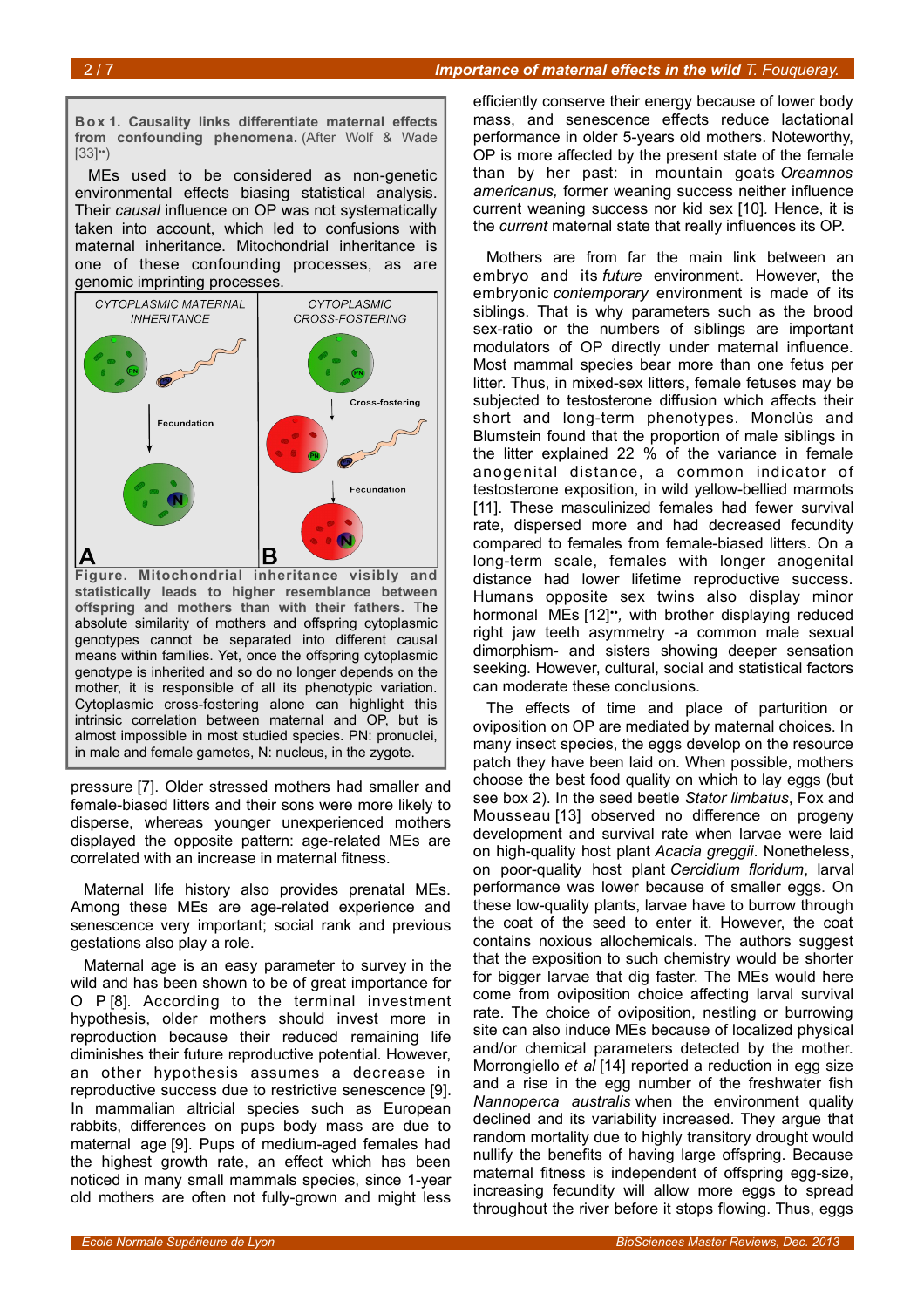will disperse as far as in permanent water where they will be more likely to survive. Predator sensing accounts too: Cope's gray treefrog *Hyla chrysoscelis* mothers preferentially deposit eggs in ponds that do not contain predators or intra-specific competitors chemicals [15].

MEs can also come from birth site choice. Indeed, it is very important for females, when they can, to regulate their offspring birth date in order to fit the best environmental conditions. Wilson *et al*. found that Soay sheep (*Ovis aries*) birth date was affected for 19.7% by maternal genes, more than the individual genes [16]. As birth date affects birth weight and as both parameters are under natural selection, MEs of birth timing will act upon OP.

Early MEs can result in adaptive phenotype to enhance offspring quality. However, evolutionary ecologists must not neglect postnatal MEs in their studies. An example is the burying beetle *Nicrophorus vespilloides*: young reproducing females had shorter eggs than females who delayed reproduction a few weeks after sexual maturation [17]. Young females displayed increased parental care in front of enhanced offspring begging. This adjustment is not grounded on previous learning, which shows a covariation in prenatal and postnatal MEs. Hence, it is also fundamental to consider postnatal MEs and their relationships with prenatal MEs.

#### *Postnatal maternal effects*

Supplying food, repelling predators, … MEs can participate at ensuring the vital needs of altricial young animals through non molecular nor cellular effects such as behavior or hormones.

Newly born brood first need to benefit from available and high-quality food. Cam *et al.* [18] associated the length of the rearing period of the seabird kittiwake *Rissa tridactyla* with a long-term augmentation of reproductive performance. Longer rearing period improves both amount of resources and survival rate during the first winter at sea. Because the rearing period depends on maternal choices, MEs are involved in long-term enhancement of OP. Groothuis *et al.* proposed [19] an explanation for food allocation by examining the effects of prenatal exposure to maternal androgens. Hormone deposition in the egg enhances the begging frequency in zebra finches; as this could stimulate the motor system development and increase hunger motivation, it seems logical that hormonal MEs will improve chick phenotype through prolonged care and increased food provisioning. Noteworthy, bird males also display altricial behavior resulting in paternal effects.

The nutritional supply is at first sight threatened by numerous siblings with whom to share parental food. However, having siblings gives more chance to guarantee the vital thermal need. In European rabbits [20]• *,* this positively affects biomass conversion of maternal milk by decreasing thermal need. A 3 pups litter size is the best trade-off between food sharing <span id="page-2-0"></span>**Box 2. MEs are not always beneficial for offspring.** (After Marshall and Uller [1]••**)**

MEs affect both maternal and offspring fitness at different level : mothers producing few high-quality offspring may have a lower fitness than mothers producing numerous low-quality offspring. Until now, studies rather analyzed the impact of MEs for OP than for mothers fitness. Nonetheless, lots of MEs are under selection on mothers fitness regardless of their influence on offspring fitness. These assumptions imply that selection on MEs can evolve only if mothers are iteroparous, if MEs are costly to the mothers and if investment in future reproduction is relevant. Also, selection will maximize maternal fitness if offspring counterstrategies are absent or inefficient. Thus, it is possible to distinct MEs increasing offspring fitness (most of those presented in this review) from 'selfish MEs'. The latter are now well documented in the wild, for instance in bighorn ewes where females favor their body condition over that of their lambs [34], or in herbivorous insects choosing as oviposition site plants that increase maternal fitness at the expense of their offspring [35]. Therefore, selection typically tends to maximize maternal fitness rather than or in addition to offspring fitness.

and thermal benefits under cold conditions. MEs positive or negative impacts are thus submitted to environmental variations.

Another vital need is to avoid predators. Mothers commonly defend their progeny, as observed in European rabbits [21] by repelling predators; after emergence of the pups, during the risky nest period, lactating mothers stayed near the burrow where they displayed aggressive behavior against birds and other females. Indeed, on his 5-years study, Rödel pointed out a 7% higher infanticide rate in groups where the female hierarchical structure was heterogeneous and age-dependent. In same-age females group, social instability could increase infanticide level because of the competition for breeding burrows and the decrease of future density of pups. An interesting mechanistic approach of anti-predator response by Weaver *et al.* [22] brought out an epigenetic process. Increased pup licking and grooming and arched-back nursing changed the epigenetic status of a glucocorticoid receptor promoting gene, which in turn modified hypothalamic-pituitary-adrenal axis activity, involved in defensive responses. Therefore, this maternal predation perception could have been selected because it would be a forecasting cue of offspring environmental condition. Even if this work was led on laboratory rats, similar results are apparent in insects or reptiles [22].

Once the survival of the offspring is ensured, reproductive need occurs, which can also be affected by MEs. In a black-headed gull wild population, Eising *et al.* [23] manipulated yolk hormone levels and analyzed the effect on nuptial plumage when the chicks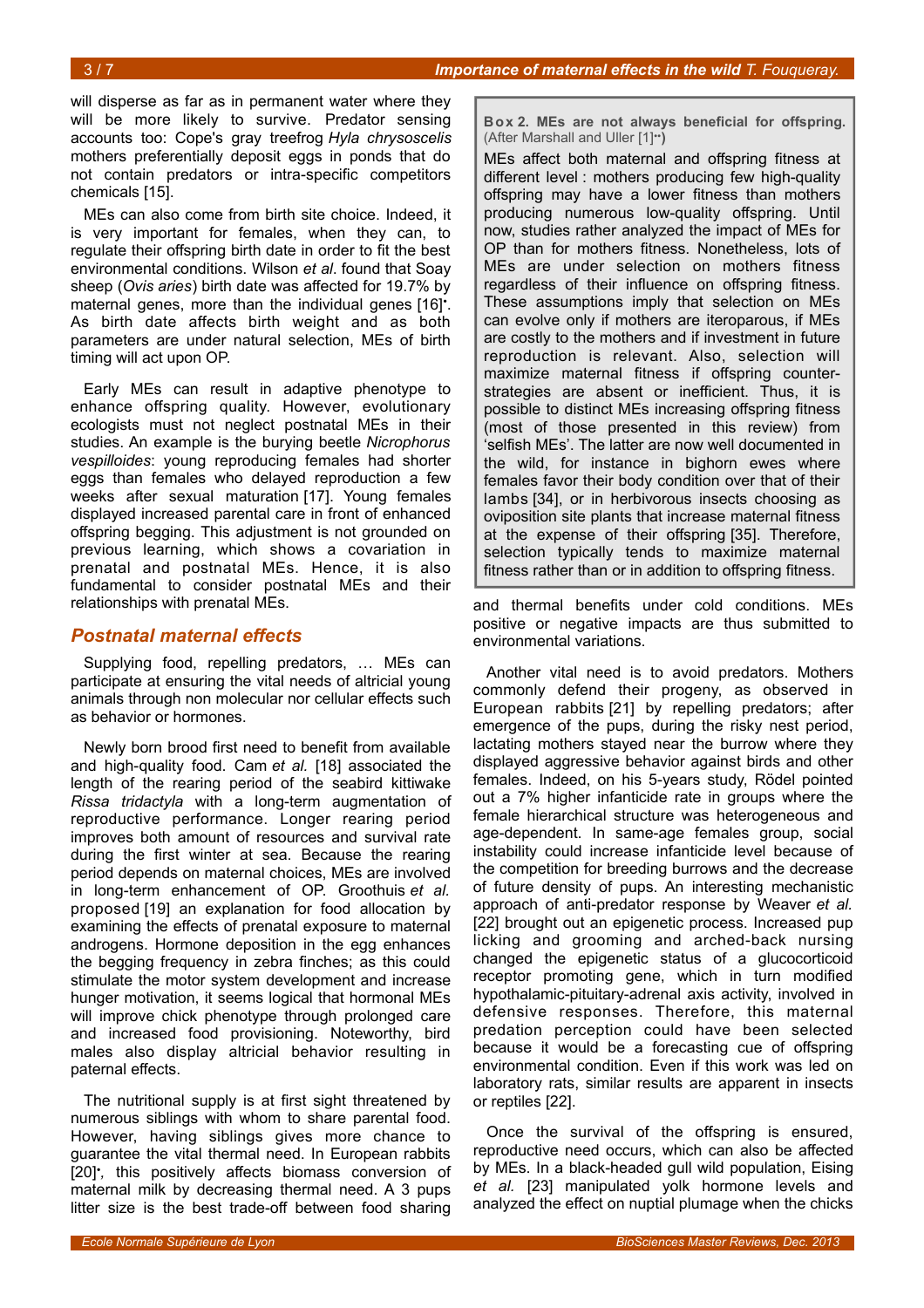were 10 months of age. Maternal androgens in the egg have postnatal effects on the development of nuptial plumage and rate of sexual displays. This could be due to a rise in androgen sensitivity because of a receptor up-regulation. Another explanation would consist in higher androgen production by early hormone exposure. Such MEs on reproductive phenotype have also been emphasized in other mammals species, including humans. Reproductive postnatal MEs also exist in other taxa such as insects. Mousseau and Dingle presented the influence of MEs on the production of sexual forms [24]*.* The production of both male and oviparae in *Megoura viciae (*gynoparae in *Aphis fabae* a n d *Myzus persicae*) are under the endocrine control of the mother. Sexual forms appear when females are exposed to short-day photoperiods, which is thought to allow to fit with environmental conditions.

# **Maternal effects at a population scale**

Since MEs have an influence on individual lifespan and reproductive life history traits, they will change population dynamics and evolution.

#### *Maternal effects influence the dynamic of populations*

As previously exposed, MEs can be important for offspring survival [21], which constitutes a main population dynamic factor. MEs also affect dispersal behaviors. Duckworth [25] identified in a wild population of western bluebirds (*Siala mexicana*) the factors leading to the production of aggressive dispersive males instead of non-aggressive philopatric males. The dynamics of range expansion depends on the availability of nest cavities. When the competition for this resource is high, females deposit more androgen in the eggs, triggering earlier production of more sons. These aggressive sons are less likely to cooperate with their pairs and tend to disperse in new territories where their conspecifics density will be low. Similar results have been found in rodents [12]<sup>\*\*</sup>. Thus, MEs deeply influence the range expansion of this species. Crowding can result in low food-availability which itself affects species dynamics through MEs. In marine invertebrate species *Alderia modesta* [26], larvae can have early spontaneous metamorphose in the egg mass or delay the process until they encounter their obligate adult food alga. When parents were starved, clutches contained lower level of spontaneous metamorphosed larvae, enhancing the potential dispersion of larvae. As MEs are widespread, it is required to take them into account for the modeling of population dynamics, especially population size. Benton *et al.* [27] claimed that MEs are to be considered for understanding the gap between environmental cues and population response.

#### *How do maternal effects affect the species evolution?*

In a major paper, Wolf *et al.* [28] predicted that the lack of direct genetic variation for MEs-dependent traits does not hamper their evolution since these traits encounter heritable environmental variation due to MEs. MEs would thus prevent or favor response to selection. Intergenerational selection on these traits will lead to evolution: phenotypic response to selection in the previous generation (mothers) impacts on the current generation (offspring) phenotypic response. The process never ends but sharply decreases after the first generation following the end of selection [28]. In order to test Wolf's assumption, heritability measures – heritability accounting for how much of a trait variation proceeds from variation in genetic factor– were undertaken in the field. Indeed, Fisher's theorem of natural selection links traits closely associated with fitness with a decrease in heritability compared to traits not tightly related to fitness. In a wild population of red deer (*Cervus elaphus*) [4], MEs were prevalent to explain life history traits such as birth weight, longevity or female adult breeding success. Omitting this MEs on phenotypic variance would have overestimated their heritability. This omission could have been a frequent mistake in former evolutionary studies which now deserve to be avoided (see figure [1\)](#page-4-0). For instance, heritability changes due to MEs can be up to five times greater than what was predicted when not considering them in a red squirrel wild population [29]. This study also highlights the intergenerational link due to selection: the stronger the selection was on growth rate in previous generations (grandparental and parental), the more the current juveniles respond to it, clearly indicating a microevolutionary process of evolutionary momentum. Therefore, MEs are of great importance in evolutionary dynamics works which now have to include them to understand the contributions from previous generations.

### **Conclusion**

MEs are capital to fully understand the consequences and evolution of maternal influence on the life history traits of their offspring in wild populations [1]••[2]. MEs operate pre- and postnatally and can modulate the response to selection in animal species [28].

Since MEs can be passive or active [1]", further studies are required to elucidate their physiological mechanisms in order to understand both their function and genetic bases. Recent advances in numerous taxa have underlined the interspecific similarities of MEs, e.g. the role of maternal androgens [23]. However, generalizations are not to be made because MEs deeply rely on genetic and environment interactions. Because they act on the raw material for selection, MEs can change evolutionary processes [16]• . Focus needs to be made for the evolutionary importance of MEs in humans, for instance to explain the intrauterine effects in twins, or the development of cultural behavior. Modeling has been built to understand how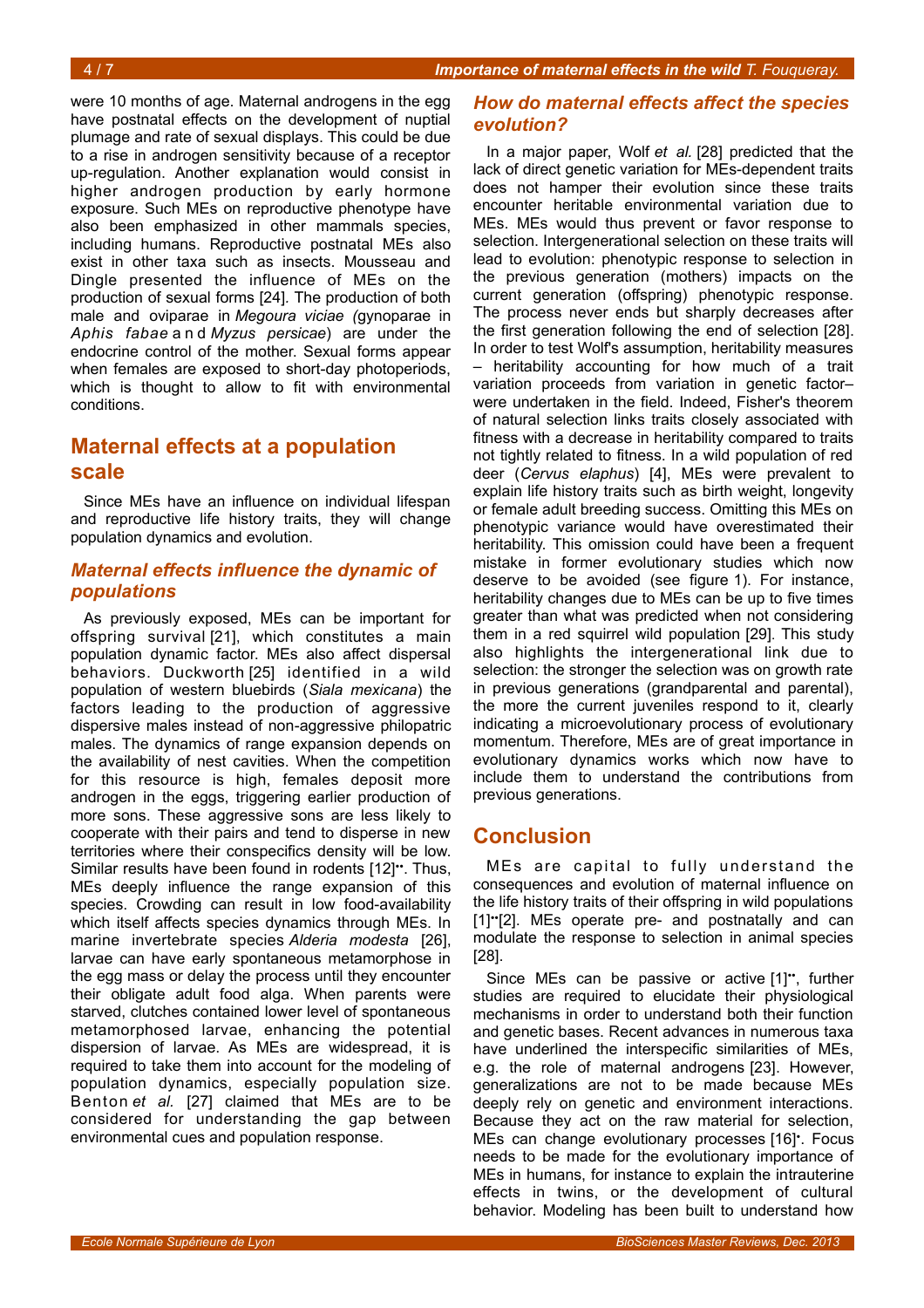#### 5 / 7 *Importance of maternal effects in the wild T. Fouqueray.*

MEs participated in the evolution of human life history traits [30] (highly mother-dependent babies, short reproductive period with reproductive senescence and menopause, extended post-reproductive lifetime), emphasizing the role of maternal ca r e and grand-maternal care, which consists in helping their daughter – this being a long-term MEs indirectly increasing their own fitness. Such models, which are corroborated by non-human primates observations [31], now deserve verification « in the field ».



<span id="page-4-0"></span>**Figure 1. MEs can entail apparent population or evolutionary dynamics.** *Bugula neritina* is a colonial marine static invertebrate often settling on rocks in subtropical to temperate zones and sensitive to copper common pollution [36]. **A)** After a first pollution wave partially affecting the habitat (e,g because of marine streams), half of the mothers encountered life in the polluted zone. These mothers produced larvae that were more resistant to copper pollution than larvae produced by non-exposed mothers. **B )** If a second pollution wave occurs in the whole habitat zone during the next year (so that mothers will have disappeared), there will be more *B. neritina* coming from exposed mothers than larvae whose mothers were non-exposed. Mechanistically, it is likely (but unproved) that as in other marine species [37], maternal deposition of metalloprotein mRNA reduces the noxious effects of copper pollution. Thus, if the first pollution wave was not well documented or the MEs well known, it will result in misinterpretation of population dynamics. The observed reduced global heterozygosity (Wahlund effect) does not result from a bottleneck due to *genetic* selection. Hence, if one is searching for a specific locus to explain the adaptation to pollution (e.g. through GWAS) or for evidences of a colonization phase, no result will outcome.

In future studies, MEs comprehension will improve conservation and reintroduction programs. Since they can buffer offspring from environmental change by acting upon them, MEs result in rapid transgenerational plasticity. Climate change has already been proved to shape Columbian ground squirrels date of emergence from hibernation through genetic selection [32], but it seems likely that MEs will play a major (and faster) role in animal species response to global warming in the coming years.

### **Acknowledgments**

I thank B. Laperrousaz for helpful discussions, A. Corbin for formal advice and M. Bossennec, M. Calvez and F. Figon for their precious remarks.

### **References and recommended reading**

Papers of particular interest have been highlighted as:

- of special interest
- ●● of outstanding interest
- 1. J. Marshall D, Uller T: **When is a maternal effect adaptive?** *Oikos* 2 0 0 7 , **116**:1957–1963. [doi: 10.1111/j.2007.0030-1299.16203.x]
- ●● Main reflexion on the potential individual and evolutive consequences of MEs on the fitness.
- 2. Mousseau TA, Fox CW: **The adaptive significance of maternal effects**. *Trends in Ecology & Evolution* 1998, **13**:403–407. [doi: 10.1016/S0169-5347(98)01472-4]
- ●● A major paper which highlighted the roles of MEs in evolutionary ecology.
- 3. Wilson AJ, Réale D, Clements MN, Morrissey MM, Postma E, Walling CA, Kruuk LEB, Nussey DH: **An ecologist's guide to the animal model**. *Journal of Animal Ecology* 2010, **79**:13–26. [doi: 10.1111/j.1365- 2656.2009.01639.x]
- One of the clearest insight into the statistical tools used to study MEs.
- 4. Kruuk LEB, Clutton-Brock TH, Slate J, Pemberton JM, Brotherstone S, Guinness FE: **Heritability of fitness in a wild mammal population**. *Proceedings of the National Academy of Sciences* 2000, **97**:698–703.
- 5. Rudicell RS, Piel AK, Stewart F, Moore DL, Learn GH, Li Y, Takehisa J, Pintea L, Shaw GM, Moore J, et al.: **High prevalence of Simian Immunodeficiency Virus infection in a community of savanna chimpanzees**. *J. Virol.* 2011, **85**:9918–9928. [doi: 10.1128/JVI.05475-11]
- 6. Garnier R, Boulinier T, Gandon S: **Coevolution between maternal transfer of immunity and other resistance strategies against pathogens**. *Evolution* 2012, **66**:3067–3078. [doi: 10.1111/j.1558-5646.2012.01665.x]
- 7. Monclús R, Tiulim J, Blumstein DT: **Older mothers follow conservative strategies under predator** pressure: The adaptive role of maternal **glucocorticoids in yellow-bellied marmots**. *Hormones a n d B e h a v i o r* 2 0 1 1 , **60**:660– 665. [doi: 10.1016/j.yhbeh.2011.08.019]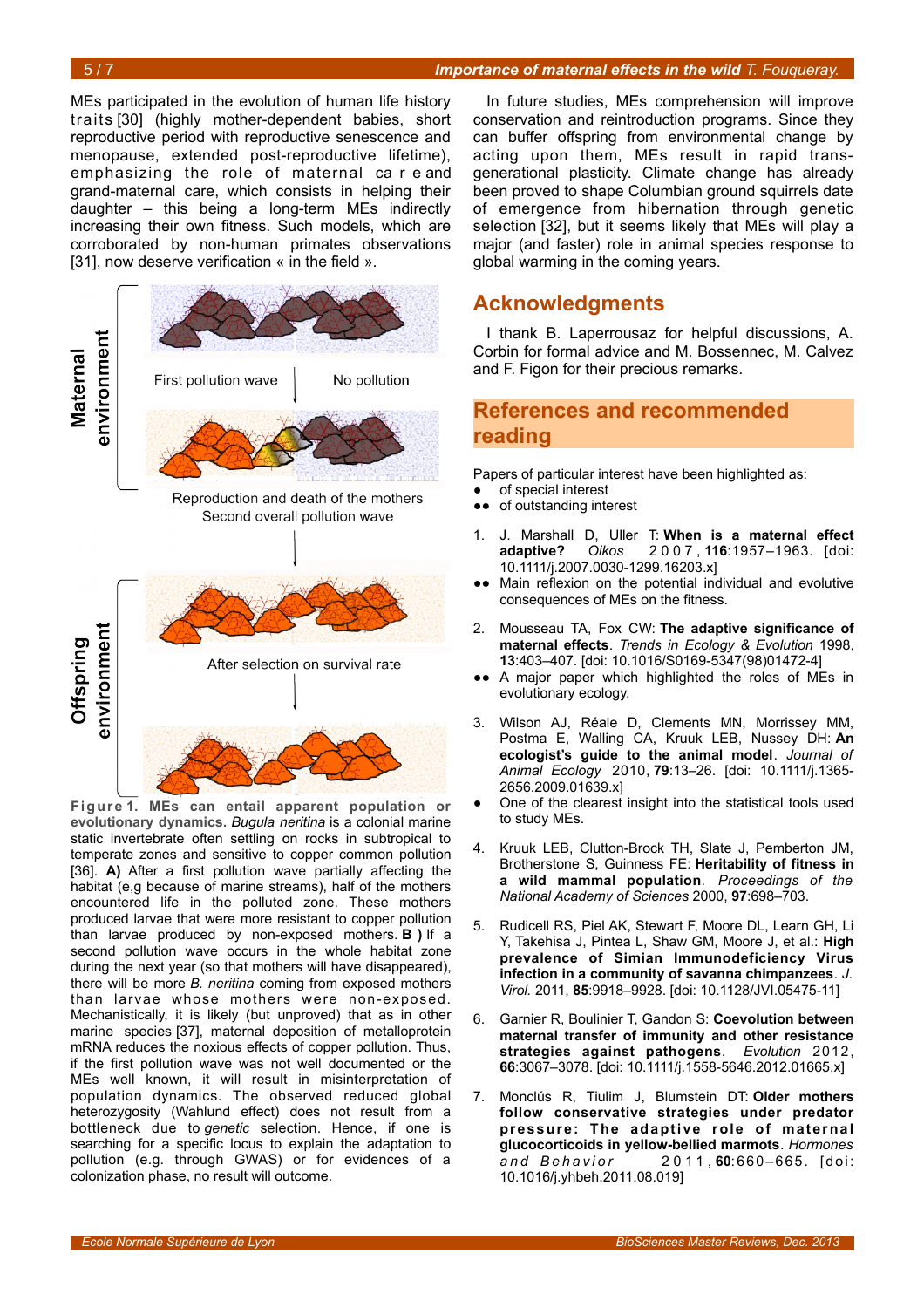#### 6 / 7 *Importance of maternal effects in the wild T. Fouqueray.*

- 8. Rödel HG, Von Holst D, Kraus C: **Family legacies: short- and long-term fitness consequences of earlylife conditions in female European rabbits**. *Journal of Animal Ecology* 2009, **78**:789–797. [doi: 10.1111/j.1365- 2656.2009.01537.x]
- 9. Rödel HG, Prager G, Stefanski V, Von Holst D, Hudson R: **Separating maternal and litter-size effects on early postnatal growth in two species of altricial small mammals**. *Physiology & Behavior* 2008, **93**:826–834. [doi: 10.1016/j.physbeh.2007.11.047]
- 10. Côté SD, Festa-Bianchet M: **Offspring sex ratio in relation to maternal age and social rank in mountain goats (***Oreamnos americanus***)**. *Behav Ecol Sociobiol* 2001, **49**:260–265. [doi: 10.1007/s002650000301]
- 11. Monclús R, Blumstein DT: **Litter sex composition affects life-history traits in yellow-bellied marmots**. *Journal of Animal Ecology* 2 0 1 2 , **81**:80–86. [doi: 10.1111/j.1365-2656.2011.01888.x]
- 12. Ryan BC, Vandenbergh JG: **Intrauterine position effects**. *Neuroscience & Biobehavioral Reviews* 2002, **26**:665–678. [doi: 10.1016/S0149-7634(02)00038-6]
- This study compares a broad range of taxa allowing better reflexion.
- 13. Fox CW, Mousseau TA: **Larval host plant affects fitness consequences of egg size variation in the seed beetle** *Stator limbatus*. *Oecologia* 1996, **107**:541– 548. [doi: 10.1007/BF00333946]
- 14. Morrongiello JR, Bond NR, Crook DA, Wong BBM: **Spatial variation in egg size and egg number reflects trade-offs and bet-hedging in a freshwater fish**. *Journal of Animal Ecology* 2012, **81**:806–817. [doi: 10.1111/j.1365-2656.2012.01961.x]
- 15. Resetarits WJ: **Oviposition site choice and life history evolution**. *Amer. Zool.* 1 9 9 6 , **36**:205–215. [doi: 10.1093/icb/36.2.205]
- 16. Wilson AJ, Coltman DW, Pemberton JM, Overall ADJ, Byrne KA, Kruuk LEB: **Maternal genetic effects set the potential for evolution in a free-living vertebrate population**. *Journal of Evolutionary Biology* 2005, **18**:405–414. [doi: 10.1111/j.1420-9101.2004.00824.x]
- A clear example of the importance of long-term study in the field.
- 17. Lock JE, Smiseth PT, Moore PJ, Moore AJ: **Coadaptation of prenatal and postnatal maternal effects.** *The American Naturalist* 2007, **170**:709–718. [ArticleType: research-article / Full publication date: November 2007 / Copyright © 2007 The University of Chicago]
- 18. Cam E, Monnat J-Y, Hines JE: **Long-term fitness consequences of early conditions in the kittiwake**. *Journal of Animal Ecology* 2003, **72**:411–424. [doi: 10.1046/j.1365-2656.2003.00708.x]
- 19. Groothuis TGG, Müller W, Von Engelhardt N, Carere C, Eising C: **Maternal hormones as a tool to adjust offspring phenotype in avian species**. *Neuroscience & Biobehavioral Reviews* 2 0 0 5 , **29**:329–352. [doi: 10.1016/j.neubiorev.2004.12.002]
- 20. Rödel HG, Hudson R, Holst D: **Optimal litter size for individual growth of European rabbit pups depends on their thermal environment**. *Oecologia* 2008, **155**:677–689. [doi: 10.1007/s00442-008-0958-5]
- An ingenious way to trade between field observation and experimental interventions.
- 21. Rödel HG, Starkloff A, Bautista A, Friedrich A-C, Von Holst D: **Infanticide and maternal offspring defence in european rabbits under natural breeding conditions**. *Ethology* 2 0 0 8 , **114**:22–31. [doi: 10.1111/j.1439- 0310.2007.01447.x]
- 22. Weaver ICG, Cervoni N, Champagne FA, D'Alessio AC, Sharma S, Seckl JR, Dymov S, Szyf M, Meaney MJ: **Epigenetic programming by maternal behavior**. *Nature Neuroscience* 2 0 0 4 , **7**:847–854. [doi: 10.1038/nn1276]
- 23. Eising CM, Muller W, Groothuis TG.: **Avian mothers create different phenotypes by hormone deposition in their eggs**. *Biology Letters* 2006, **2**:20–22. [doi: 10.1098/rsbl.2005.0391]
- 24. Mousseau TA, Dingle H: **Maternal effects in insect life histories**. *Annual Review of Entomology* 1991, **36**:511– 534. [doi:10.1146/annurev.en.36.010191.002455]
- 25. Duckworth RA: **Maternal effects and range expansion: a key factor in a dynamic process?** *Phil. Trans. R. S o c . B* 2 0 0 9 , **364**:10 75 –10 86 . [d oi: 10.1098/rstb.2008.0294]
- 26. Krug PJ: Bet-hedging dispersal strategy of a **specialist marine herbivore: a settlement dimorphism among sibling larvae of** *Alderia modesta*. *Mar Ecol Prog Ser* 2001, **213**:177–192. [doi: 10.3354/meps213177]
- 27. Benton TG, Ranta E, Kaitala V, Beckerman AP: **Maternal effects and the stability of population dynamics in noisy environments**. *Journal of Animal Ecology* 2001, **70**:590–599. [doi: 10.1046/j.1365-2656.2001.00527.x]
- 28. Wolf JB, Brodie III ED, Cheverud JM, Moore AJ, Wade MJ: **Evolutionary consequences of indirect genetic effects**. *Trends in Ecology & Evolution* 1998, **13**:64–69. [doi: 10.1016/S0169-5347(97)01233-0]
- 29. McAdam AG, Boutin S: **Maternal effects and the response to selection in red squirrels**. *Proceedings of the Royal Society B: Biological Sciences* 2004, **271**:75– 79. [doi: 10.1098/rspb.2003.2572]
- 30. Pavard S, Branger F: **Effect of maternal and grandmaternal care on population dynamics and human life-history evolution: A matrix projection model**. *Theoretical Population Biology* 2012, **82**:364– 376. [doi: 10.1016/j.tpb.2012.01.007]
- 31. Maestripieri D, Lindell SG, Higley JD: **Intergenerational transmission of maternal behavior in rhesus macaques and its underlying mechanisms**. *Developmental Psychobiology* 2007, **49**:165–171. [doi: 10.1002/dev.20200]
- 32. Lane JE, Kruuk LEB, Charmantier A, Murie JO, Coltman DW, Buoro M, Raveh S, Dobson FS: **A quantitative genetic analysis of hibernation emergence date in a wild population of Columbian ground squirrels**. *Journal of Evolutionary Biology* 2011, **24**:1949–1959. [doi: 10.1111/j.1420-9101.2011.02334.x]